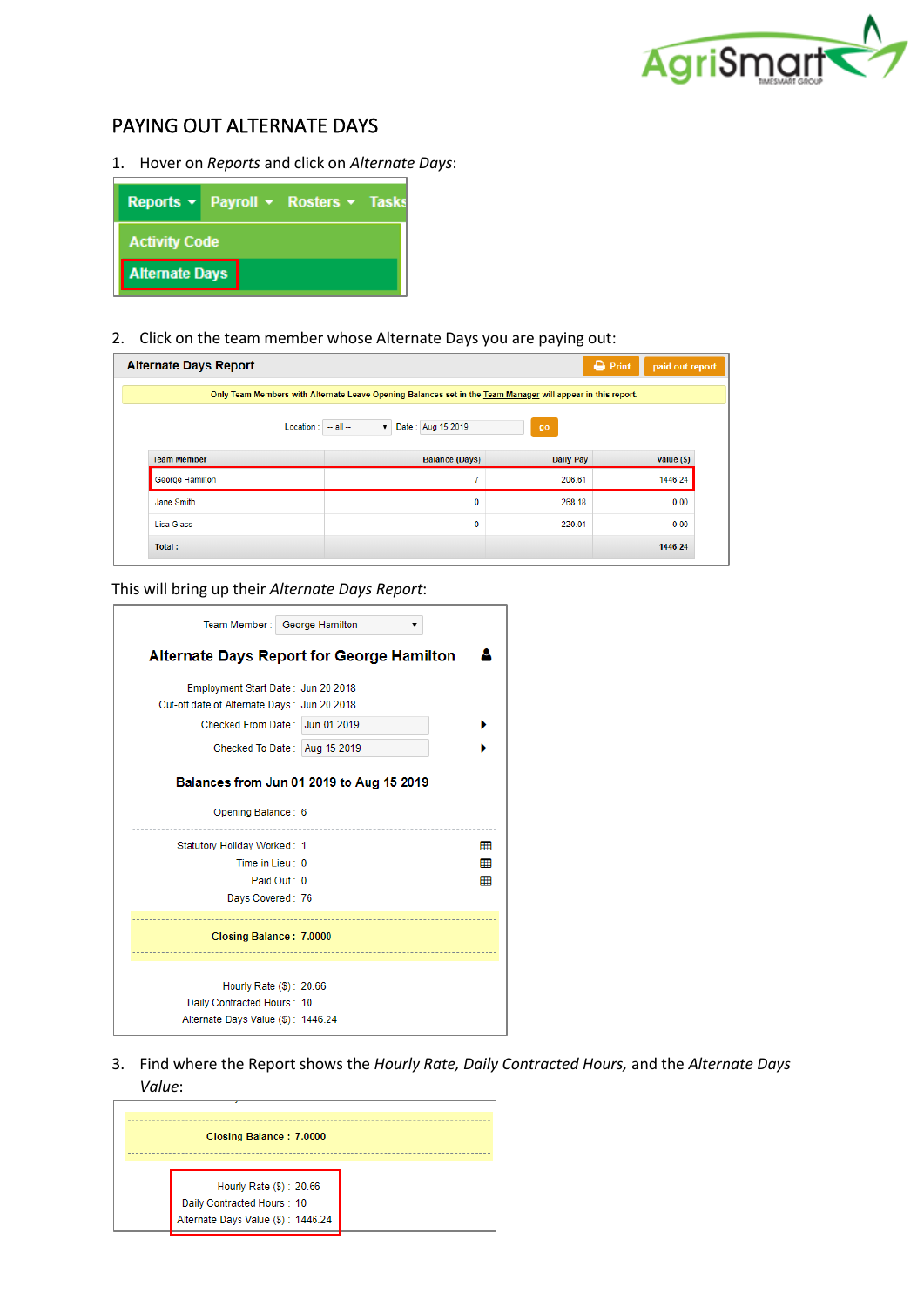4. Multiply the Hourly Rate by the Daily Contracted Hours i.e. \$20.66 x 10 = \$206.60 Gross per Alternate Day paid out. Multiply this figure by the number of days you are paying out i.e. 5 days @ \$206.60 = \$1033 **gross**. Write this figure down:

| Hourly Rate (\$): 20.66            |
|------------------------------------|
| Daily Contracted Hours: 10         |
| Alternate Days Value (\$): 1446.24 |

5. Click *Add Paid Out Leave*:

| Alternate Days Report :: George Hamilton                                          |                                                  | $\ominus$ Print | add paid out leave |
|-----------------------------------------------------------------------------------|--------------------------------------------------|-----------------|--------------------|
| Team Member: George Hamilton                                                      |                                                  |                 |                    |
|                                                                                   | <b>Alternate Days Report for George Hamilton</b> |                 |                    |
| Employment Start Date: Jun 20 2018<br>Cut-off date of Alternate Days: Jun 20 2018 |                                                  |                 |                    |
| Checked From Date: Jun 01 2019                                                    |                                                  |                 |                    |
| Checked To Date: Aug 15 2019                                                      |                                                  |                 |                    |
|                                                                                   | Balances from Jun 01 2019 to Aug 15 2019         |                 |                    |
| Opening Balance: 6                                                                |                                                  |                 |                    |
| Statutory Holiday Worked: 1                                                       |                                                  | 囲               |                    |
| Time in Lieu: 0                                                                   |                                                  | 囲               |                    |
| Paid Out: 0                                                                       |                                                  | 用               |                    |
| Days Covered: 76                                                                  |                                                  |                 |                    |
| Closing Balance: 7.0000                                                           |                                                  |                 |                    |

The following screen will appear:

| Add Paid Out Leave |                               |
|--------------------|-------------------------------|
|                    | Team Member : George Hamilton |
| Type:              | Alternate v                   |
|                    | Date: Aug 15 2019             |
| Number of days: 0  | $\pm$                         |
| Notes:             |                               |
|                    | <b>A</b> Save                 |

6. Update the *Date* (if applicable), enter in the *Number of Days*, and add in any *Notes* (optional):

| Add Paid Out Leave |                               |         |
|--------------------|-------------------------------|---------|
|                    | Team Member : George Hamilton |         |
| Type:              | Alternate v                   |         |
|                    | Date: Aug 15 2019             |         |
| Number of days: 5  |                               | $\star$ |
| Notes:             | Cashing out Leave             |         |
|                    | <b>B</b> Save                 |         |